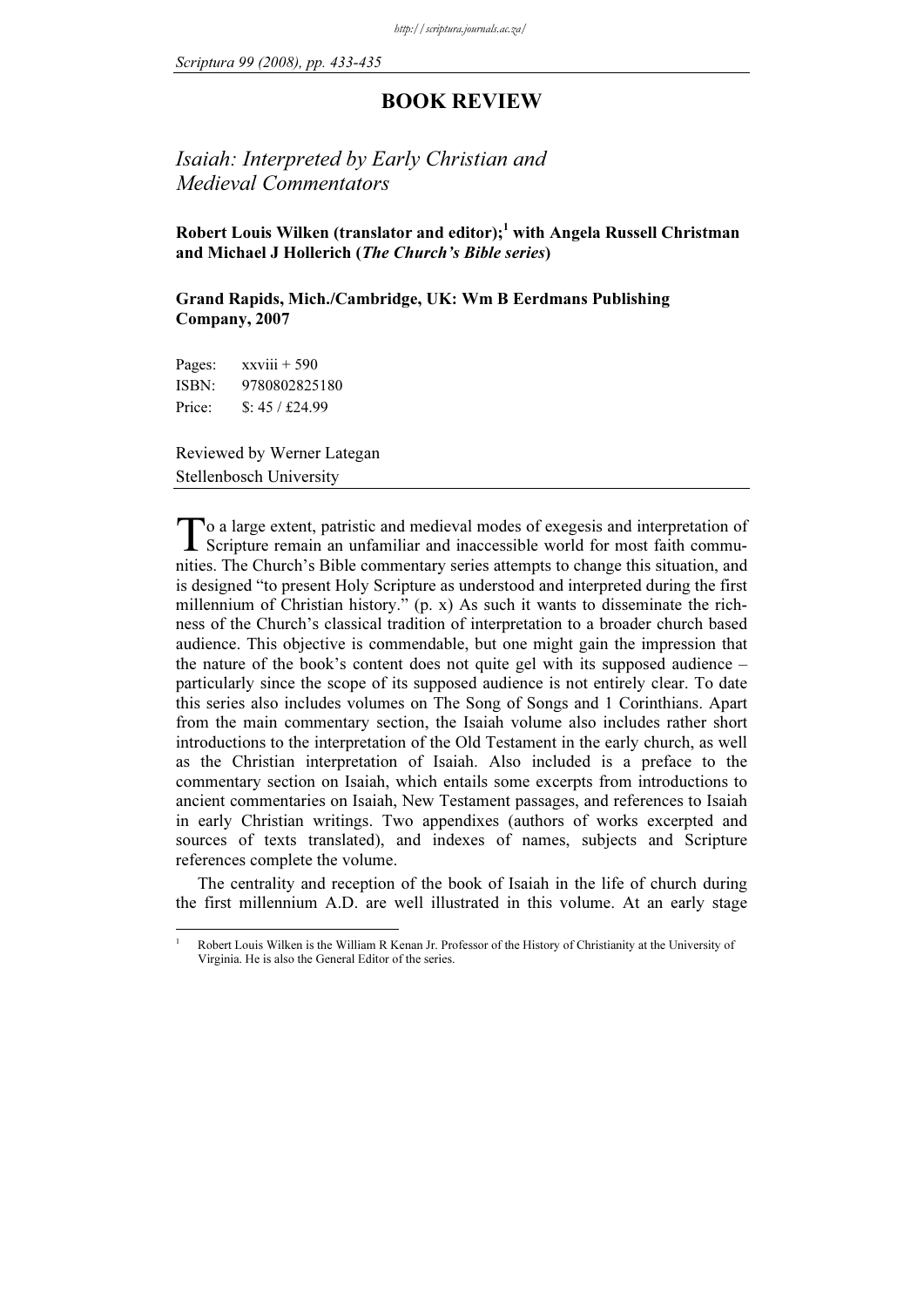Jerome (ca. 342-420 A.D.) argued that Isaiah "should be called an evangelist rather than a prophet because he describes all the mysteries of Christ and the Church so clearly that you would think he is compiling a history of what has already happened rather than prophesying about what is to come."<sup>2</sup> In view of such perceptions and Christological appropriations of Isaiah, it is not surprising that it became known as the "fifth gospel" in the early church. This designation clearly attests to its perceived importance. Due to the vastness of patristic and medieval interpretations of Isaiah, the compilers of this volume are quite eclectic in their approach. A chapter for chapter commentary on Isaiah is not offered, but rather excerpts from a selection of early Christian and medieval interpretation on selected Isaiah chapters. Resultantly, various chapters of Isaiah (17-18, 21-23, 27, 30-34, 36-39, 47, 57-59) are not dealt with at all. The compilers motivate such eclecticism in view of the aim and purpose of the series, i.e. to "provide excerpts for spiritual reading and resources for the theological appropriation of the Bible…" (p. xxv). Unfortunately readers are left with the task of dealing with such excluded passages.

The method and procedure of this Isaiah volume is clear, but not without difficulties. First a translation of an Isaiah chapter is given. The translation is based on the Septuagint, since early Christian and medieval interpreters utilised the LXX and Vulgate. Of course, these translations also present instances of interpretation, but the present volume does rather little to illuminate the impact hereof on patristic and medieval interpretations of Isaiah. Yet there are instances where the volume indicates how the reading of the Septuagint assisted Christological interpretation. So e.g. the LXX of Isa 25:6 reads "wine and myrrh," which were subsequently seen as figures of the Eucharist and Baptism (p. 209). The translation of an Isaiah chapter is followed by a cursive survey of the main features of this chapter dealt with in early Christian interpretation. Subsequently this is illustrated by means of citing excerpts from longer and shorter passages commenting on or utilising the Isaiah text. Firstly, passages are cited from the New Testament where Isaiah is explicitly referred to. Secondly, passages are cited from the four complete commentaries on Isaiah from the early church, namely that of Eusebius of Caesarea, Jerome, Cyril of Alexandria, and Theodoret of Cyrus. The commentary of John Chrysostom, preserved in an Armenian translation, offered little of value according to the compilers of this volume, while Origen's commentary on the first thirty chapters of Isaiah has been lost. Thirdly, the compilers recount passages from instances where Isaiah has been cited in sermons and homilies on other biblical books, in theological and polemical writings, and in spiritual and devotional works. This includes the writings of Irenaeus of Lyons, Tertullian, Gregory of Nyssa, Basil of Caesarea, Ephrem the Syrian, Ambrose, Augustine, Gregory the Great, Bernard of Clairvaux, Aelred of Rievaulx, etc.

As stated, the compilers of this volume are eclectic in their approach. This applies to Isaiah chapters included in this volume, but also to the selection of early

<sup>2</sup> JFA Sawyer, The Fifth Gospel: Isaiah in the History of Christianity (Cambridge: Cambridge University Press, 1996), 1.